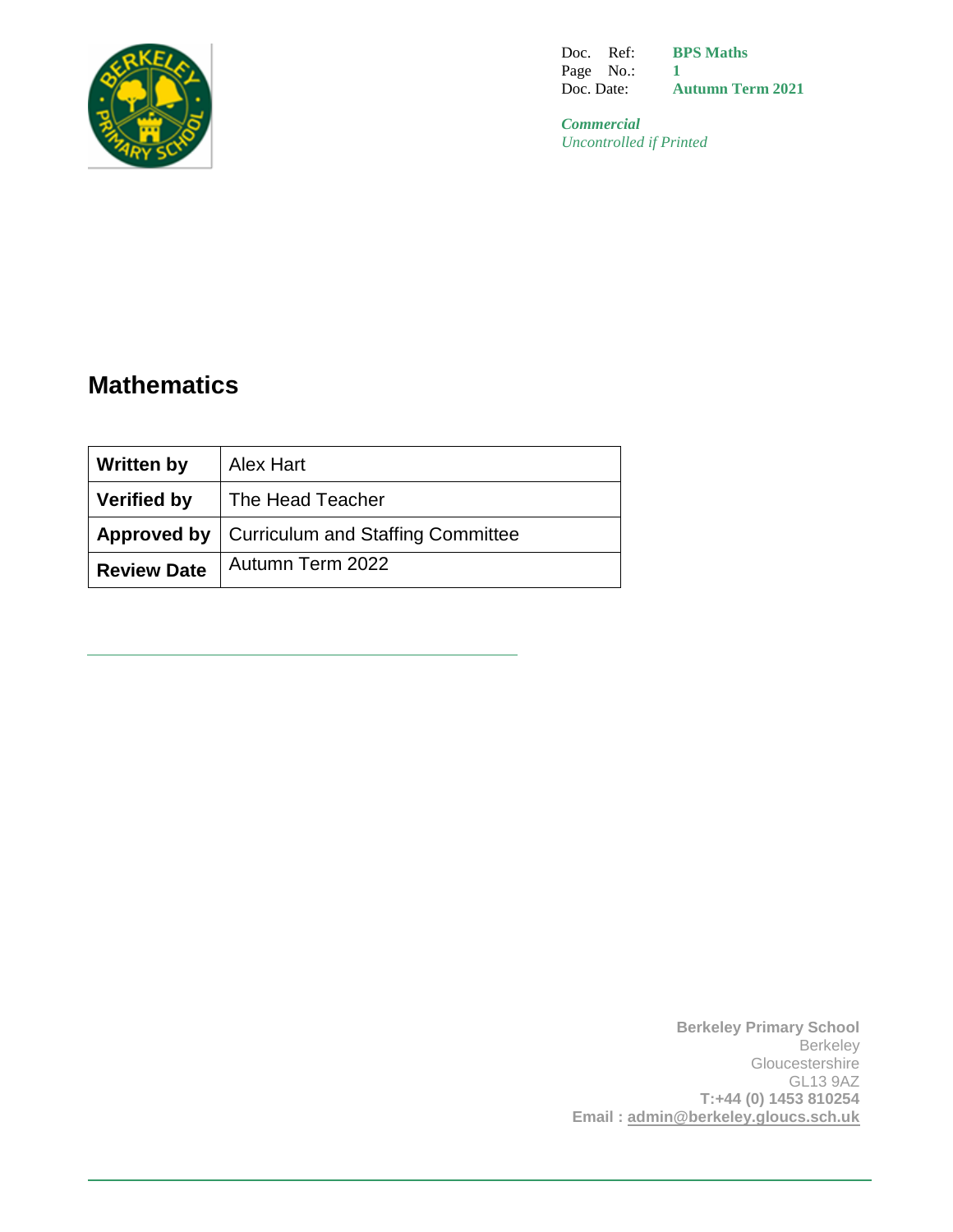

Doc. Ref: Page No.: Doc. Date: **BPS Maths 2 Autumn Term 2021**

*Commercial Uncontrolled if Printed*

## **Philosophy**

In accordance with our school's philosophy, we seek to inspire all children with our positive attitude towards mathematics and the development of mathematical skills.

We want our children to gain enjoyment and satisfaction from the challenge of being a mathematician.

We want our children to recognise that mathematics is essential to everyday life, critical to science, technology and engineering, and necessary for financial literacy and most forms of employment.

# **Aims**

At Berkeley Primary School we aim to:

- 1. Develop a positive attitude towards maths as an interesting and attractive subject in which all children gain success and pleasure;
- 2. Develop mathematical understanding through systematic direct teaching of appropriate learning possibilities.
- 3. Encourage the effective use of maths as a tool in a wide range of activities within school and, subsequently, adult life;
- 4. Develop an ability in the children to express themselves fluently, to talk about the subject with assurance, using correct mathematical language and vocabulary.
- 5. Develop an appreciation of relationships within maths and the ability to explore problems using the appropriate strategies, predictions and deductions;
- 6. Develop the ability to think clearly and logically with independence of thought and flexibility of mind;
- 7. Develop an appreciation of creative aspects of maths and awareness of its aesthetic appeal, including beyond the classroom;
- 8. Develop mathematical skills and knowledge and quick recall of basic mathematical facts.
- 9. Provide equality of opportunity regardless of race, gender or ability.
- 10. To fulfil the requirements of the mathematics programmes of the National Curriculum in England and its aims.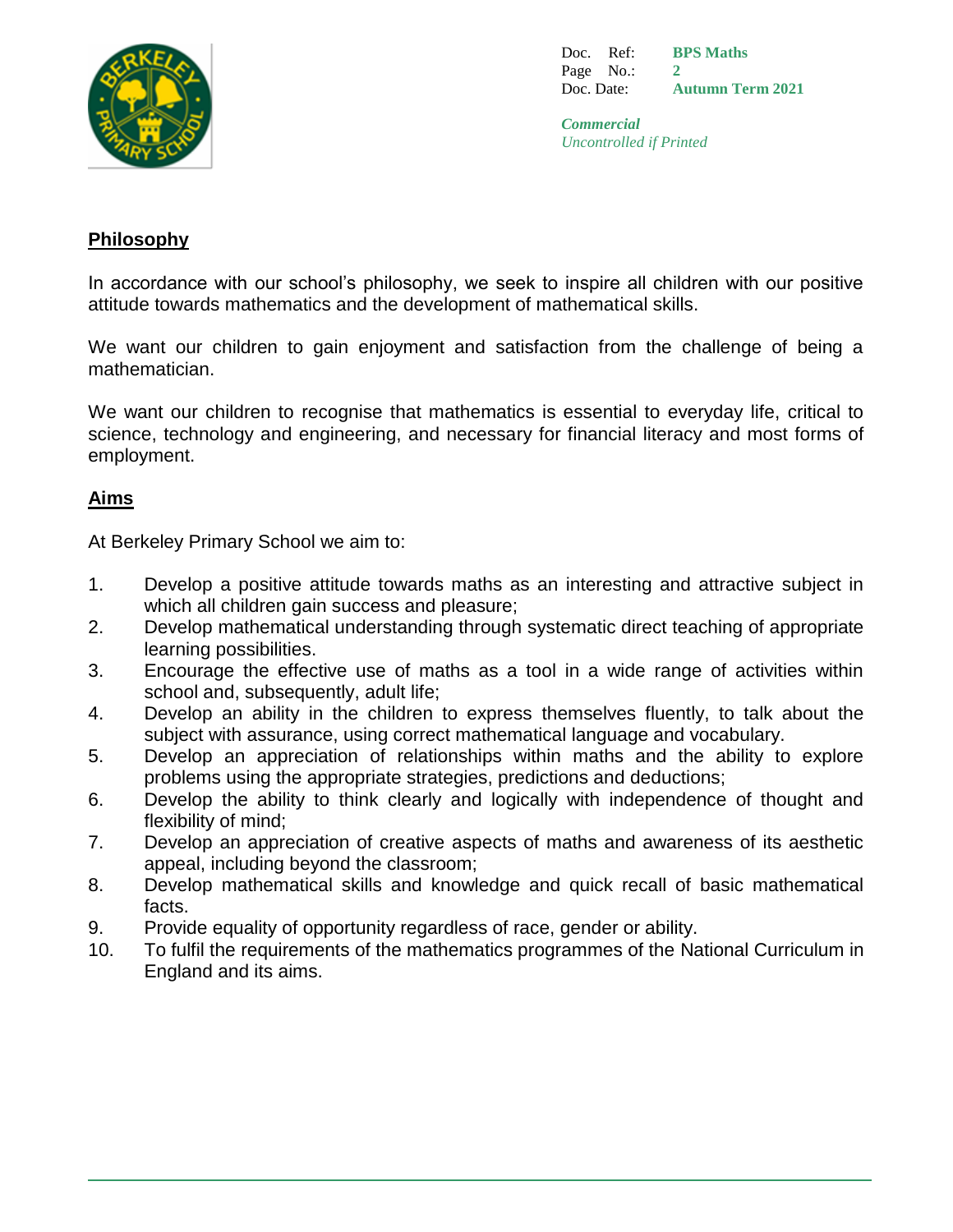

Doc. Ref: Page No.: Doc. Date: **BPS Maths 3 Autumn Term 2021**

*Commercial Uncontrolled if Printed*

# **Planning**

We follow the specific learning objectives (Kites) from CanDoMaths curriculum, which focuses on specific steps, which break the national curriculum objectives into small bite size steps. The kite is shared with the children and displayed so it can be referred to throughout that topic of learning.

Our plans consist of Learning possibilities, which are the specific learning objectives taken from the CanDoMaths termly plan for each year group. The lessons are structured so that each lesson builds on the previous skill learnt. Children have 5 'do it,' questions which refer to fluency style questions based on the skill being taught in that lesson. The next question after that is the 'prove it,' which highlights a misconception and the children are required to explain a mistake and provide the correct method to solve the problem. Children have the 'Use it,' section, which is a problem solving activity. This allows children to use the skills they have learnt in the lesson effectively. Finally, when the Use it does not provide an open ended question, the children have an opportunity to explore Ace it, which allows children to access and explore open ended problems to solve.

We have also follow a comprehensive CanDoMaths 'Calculation Policy' which sets out the order in which mathematical calculations should be taught and how they could be taught.

Within the planning of lessons, are timetabled problem solving lessons usually completed at the end of a unit of work. These allow children to use the skills learnt in a variety of contexts.

In addition to the Maths lesson. Children will also have a 10 minutes Mental maths session focusing purely on mental maths strategies. This will be planned from Teacher Assessment.

Maths on Track sessions will be taught after lunch. These is a 20 minute session where the children can practice further what has been taught in lesson or focus on any other area of Maths. This is guided by the teacher's assessment for learning and planned accordingly.

#### **Teaching Styles and Strategies**

Teaching and learning will be based on the objectives specified in the National Curriculum. Specific skills will be taught and practised as appropriate, each day. Opportunities to apply these skills, in context, will follow and be revisited frequently. A range of activities will be considered – kinaesthetic, audible and visual.

Through careful planning and preparation, we aim to ensure that throughout the school children are given many opportunities for:

- practical activities and mathematical games
- problem solving
- individual, group and whole class discussions and activities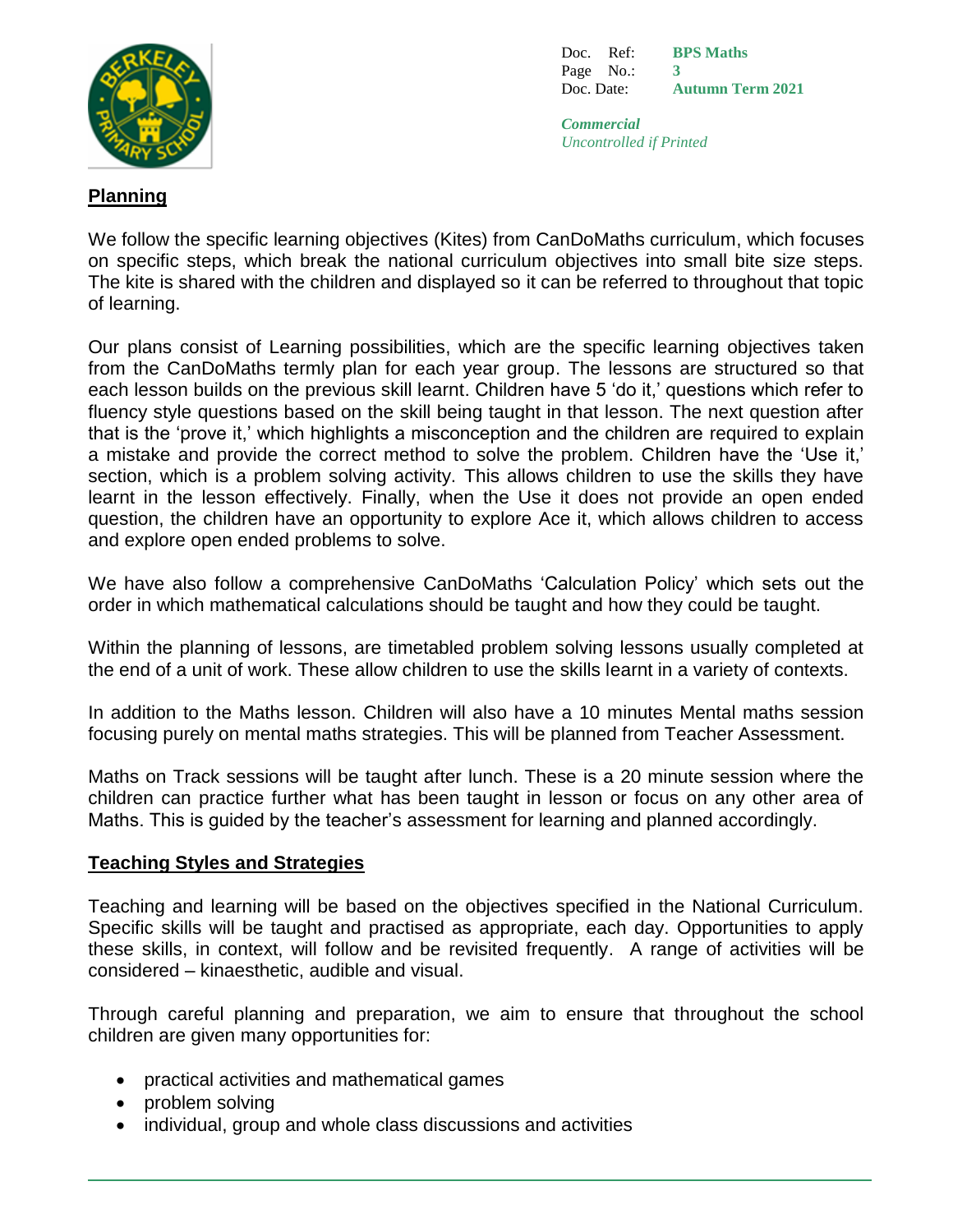

Doc. Ref: Page No.: Doc. Date: **BPS Maths 4 Autumn Term 2021**

*Commercial Uncontrolled if Printed*

- open and closed tasks
- a range of methods of calculating e.g. mental, pencil and paper and using a calculator
- working with computers and other IT equipment
- Mental Maths activities to help cement knowledge of times tables, number bonds and doubling and halving

# **Marking Guidance**

Marking should be in line with the school marking policy and the following points are particularly relevant to mathematics:

where appropriate-

- Children are to have worked their worked marked live in the lesson, to allow for instant feedback.
- Opportunities are given to children to self assess during lessons to inform their individual progress
- Children are asked at the end of the lesson to assess their own progress by highlighting the LP: green if they have achieved understanding of the Kite for that lesson.

#### **Resources**

The school uses CanDoMaths resources and planning to supplement learning. Planning is provided within this resource and teachers adapt accordingly.

Online resources such as Nrich supplement the curriculum where appropriate.

#### **Assessment and Target setting**

Assessment has two main purposes:

- Summative assessment
- Teacher assessment (Assessment for Learning AfL)

#### Summative assessment

Summative assessment is when learners are formally assessed at a given point in time – it provides a snapshot of what has been learned. Within Berkeley Primary School this manifests itself in Optional SATS, End of Key Stage SATS, Remember it tests (Provided by CanDoMaths based on the terms learning) and Ready to Progress tests (Provided by CanDoMaths based on half Year's learning).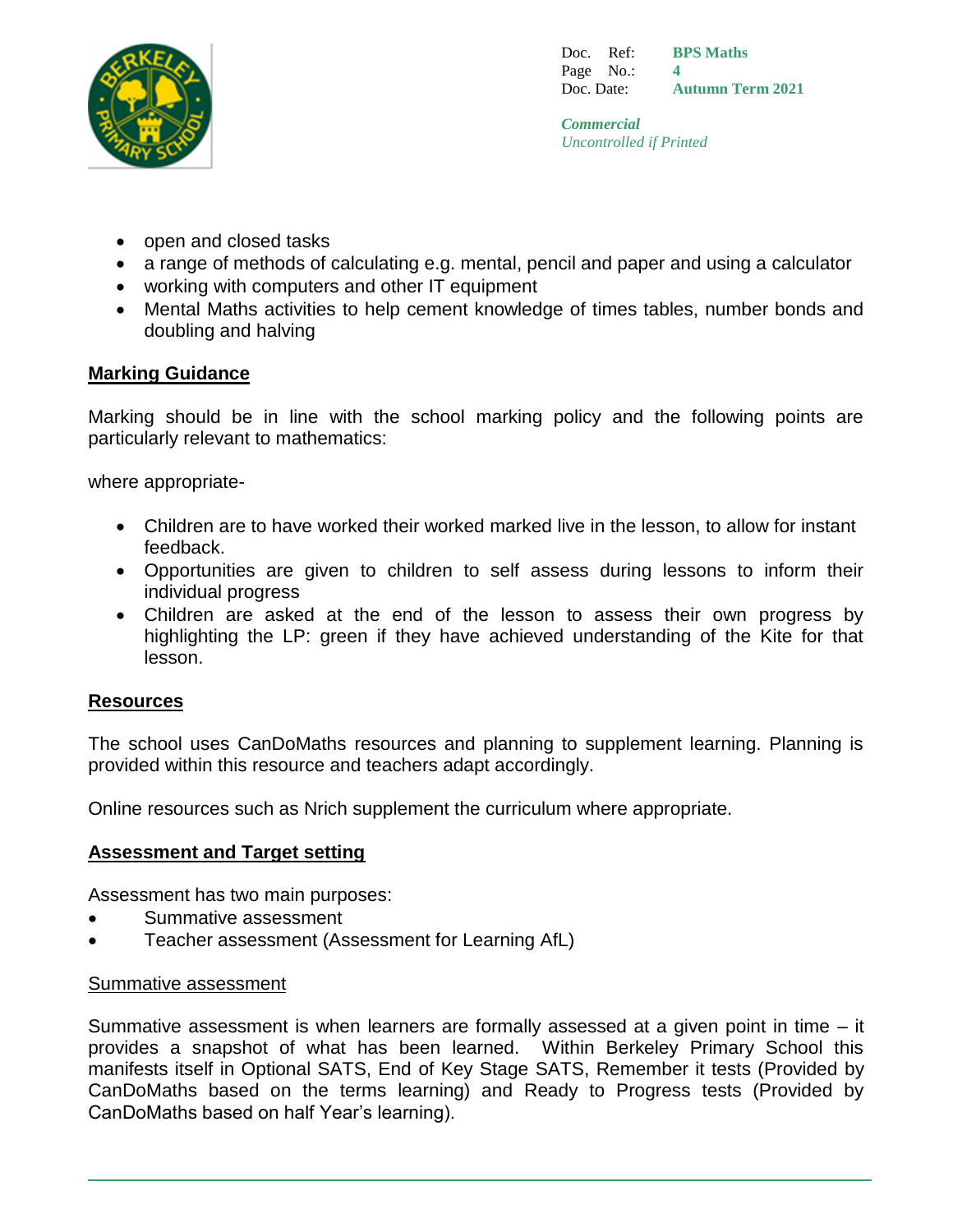

Doc. Ref: Page No.: Doc. Date: **BPS Maths 5 Autumn Term 2021**

*Commercial Uncontrolled if Printed*

#### Teacher Assessment

In conjunction with summative assessment, teachers also use Insight tracking to assess children against specific criteria within mathematics topics. This reflects a child's learning within the learning environment and not a test situation. The LP for that day is marked on Insight Tracking, as either 1. Not understood at all, 2. some understanding but not secure, 3. objective secured, or 4. working at greater depth. This is based on the learning for that lesson.

Assessment for learning (AfL) is also constantly used throughout lessons to:

- To allow for planning of Maths on Track sessions.
- Making ongoing assessments and responding appropriately to pupils during 'day-today' teaching. These 'immediate' responses are mainly verbal and are not normally recorded;
- Using knowledge of pupils drawn from ongoing pupil tracking records and from the prior learning to guide planning and teaching;
- Involving the children at all levels to enable them to reflect on learning and identify their personal learning goals.

To inform what a child is working at with regards to Age related expectations, all the above assessments are triangulated to allow the teacher to assess the child and inform their professional judgement against Age related expectations.

#### **Monitoring and Evaluation**

Monitoring of the standards of children's work and of quality of teaching in mathematics is the responsibility of the head teacher and link governor supported by the subject leader.

The work of the subject leader also involves supporting colleagues in the teaching of mathematics, being informed about current developments in the subject, and providing a strategic lead and direction for the subject in the school.

A named member of the school's governing body is briefed to overview the teaching of Mathematics. This governor meets regularly with the mathematics subject leader to review progress.

#### **Target Setting**

Insights is used to provide up-to-date information on where children are in their learning. This data, along with teachers' knowledge of every child, is used to set targets for children's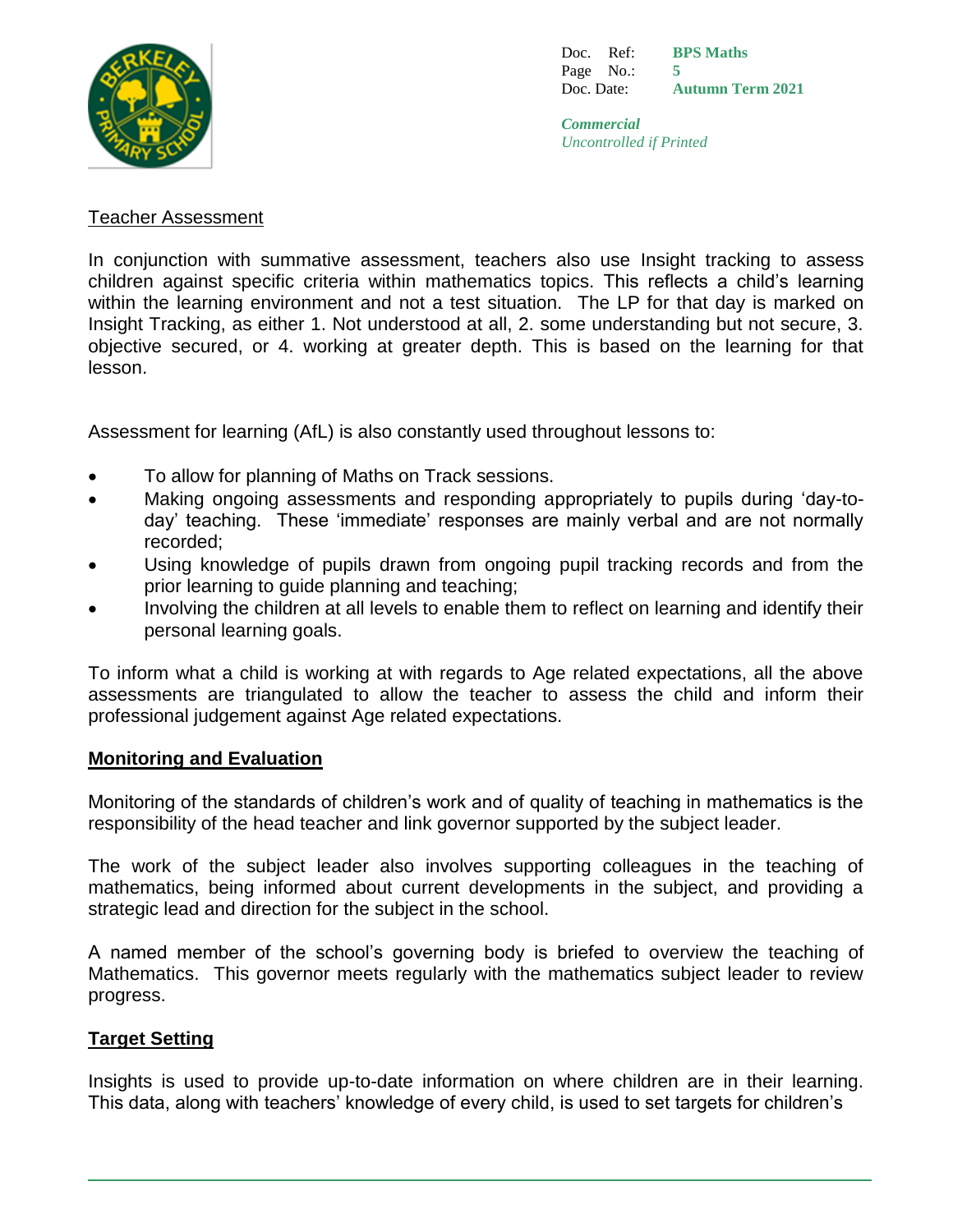

Doc. Ref: Page No.: Doc. Date: **BPS Maths 6 Autumn Term 2021**

*Commercial Uncontrolled if Printed*

progress. End of year targets are set in October and finalised in February for the end of the academic year.

Children are expected to make at least two levels of progress between the KS1 SATS and the KS2 SATS.

# **EYFS**

In the Foundation Stage, the cohort will be organised to promote social skills and the development of mathematical language and understanding. Teaching will be based on the 'Statutory Framework for the Early Years Foundation Stage'. This is supported with the CanDoMaths Early Years curriculum. This will prepare the children for starting the National Curriculum in Year 1.

# **Teaching Partners**

In mathematics lessons, teaching assistants are assigned to groups of children or individual children, not specific classes. They work very closely with teaching staff and know the children, their prior learning and relevant social information. They will be clear of the LP and the expectations. They are encouraged to be independent, supporting learning and also to challenge children to achieve more. Their knowledge, skills and understanding is constantly updated through involvement in school-based CPD.

#### **Use of ICT**

.

ICT is used to support mathematical learning when appropriate. Various websites and software packages are used to support whole class teaching, mental maths and individual learning. ICT is a tool and used judiciously in conjunction with a wide range of other resources.

#### **How we cater for differing abilities**

Maths lessons at Berkeley Primary allow for progression within the lesson. Teacher's do not have pre-conceived ideas about what a child can do and so everybody has the same starting point. Every child has the chance to succeed and move at their own pace with the day's specified LP.

 Children who are have Educational Health Care Plans (EHCP's) can have specially catered lessons if specified on their EHCP that they need to be working on a different level with their peers.